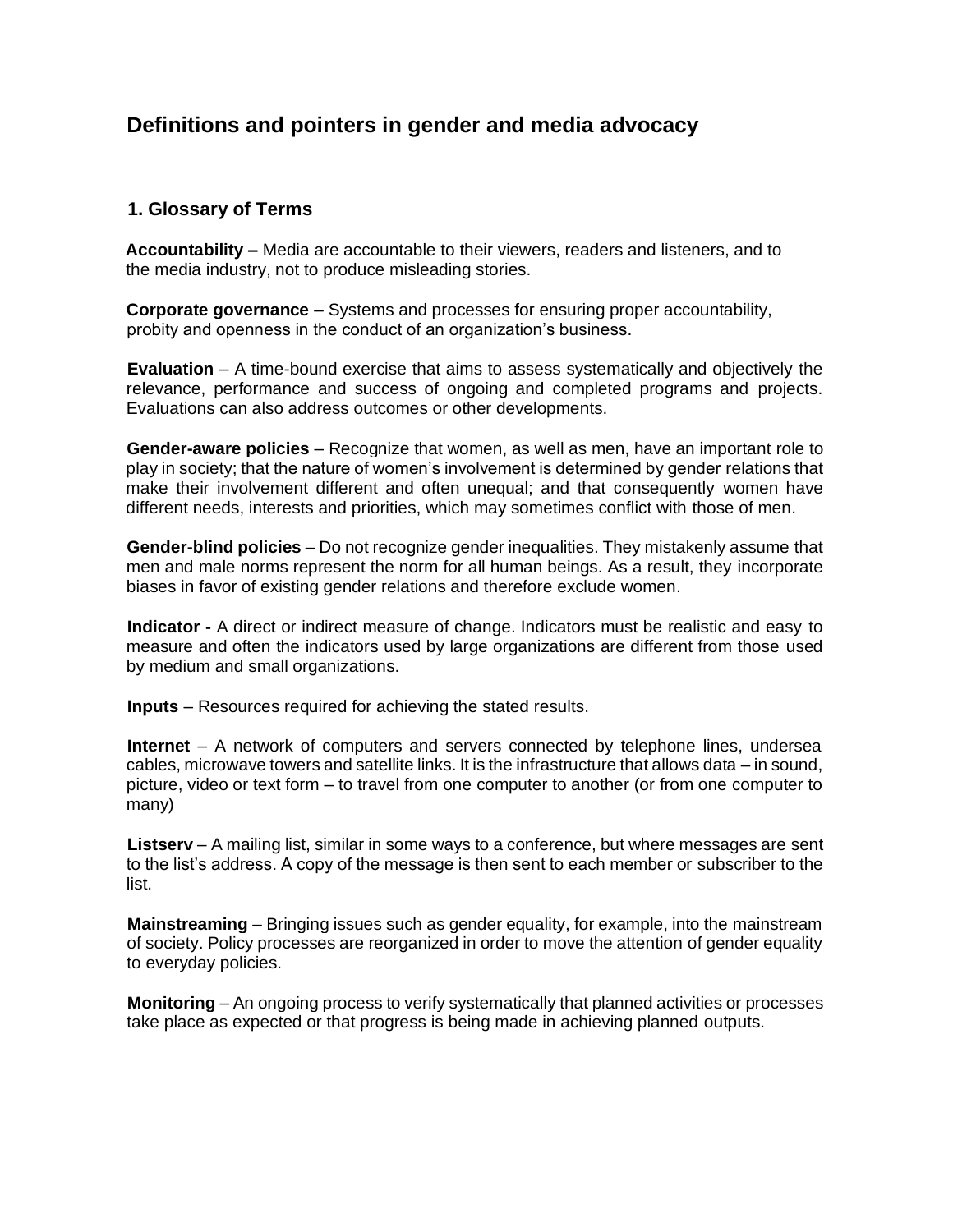**Non-Sexist Language** – language that does not exclude one sex or give inequitable treatment on the basis of gender.

**Policy** – A course or principle of action adopted or proposed by an organization or individual.

**Press release** – Information about a newsworthy event or activity your organization wants to share with the mass media. Gets the press interested in your issues and allows your organization some degree of control in the way the material is presented.

**Press kit** – Packaged written material (including speeches, press clippings, press releases, etc) with facts about your issue and information about your organization.

**Press conference** – Arranged meeting with press members to give a speech and answer questions. Use most often for a major announcement or breaking news.

**Process documentation** – The capturing of information about the progress and process of achieving objectives in print, on film or through other means so that it can become a historical record and a resource for others to use.

**Results –** Changes that can be described and measured.

**Transparent ownership and practice** – Disclosure of an organization's ownership structure and the development of processes/systems which demonstrate editorial independence and integrity.

**Transparent and responsible editorial policy** – The conformity to clear editorial policies, standards or codes covering issues of accuracy, impartiality and politics.

Sources: The Media CSR Forum, KMPG, 2005; Whose News? Whose Views?, Gender Links, 2001; Gender in Media Training, A Southern African Toolkit, Gender Links and the Institute for the Advancement of Journalism, 2002; Making A Difference Strategic Communications to End Violence Against Women, Jenny Drezin and Megan Lloyd Laney, UNIFEM, 2003; Getting Smart- strategic communications for gender activists in Southern Africa, Colleen Lowe Morna and Lene Overland, Gender Links and Women's Media Watch, 2002.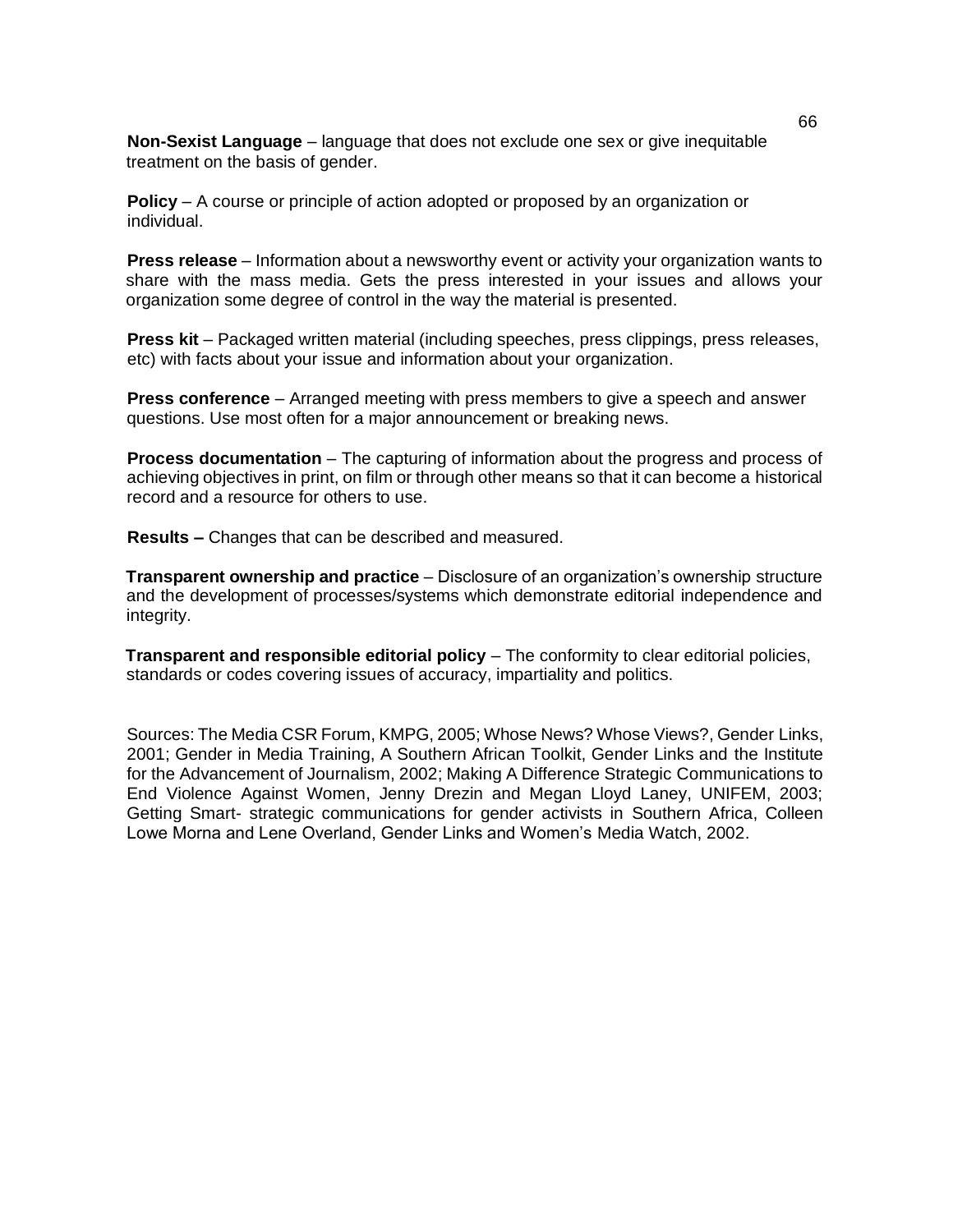# **2. Key points to remember!**

- Become conversant with the language and priorities of the media.
- Target media policy makers, media professionals and external policymakers for the development of gender policies, codes and guidelines and regulatory frameworks.
	- Cultivate allies, both women and men, within the media.
		- Approach the media with more than opinions. Do your homework and research to present the media with facts and figures to illustrate the issues of concern.
	- Develop strong media literacy programs to build the capacity of consumers of media – the general public – to put pressure on the media. When audiences speak, the media listen, fearing loss of potential markets and revenue.
- Media monitoring is an effective tool for regularly analyzing media content in order to present the media with data and specific examples of areas of concern. Content analysis, audience research and gender and media audits also are important research techniques.
- Learn how to use the media itself to put gender and media issues onto the news agenda. The writing of opinion and commentary pieces is one media genre that is open to writers outside of the media to get their views across to a wider audience. Gender and media activists should look for and create opportunities to claim this space within the media.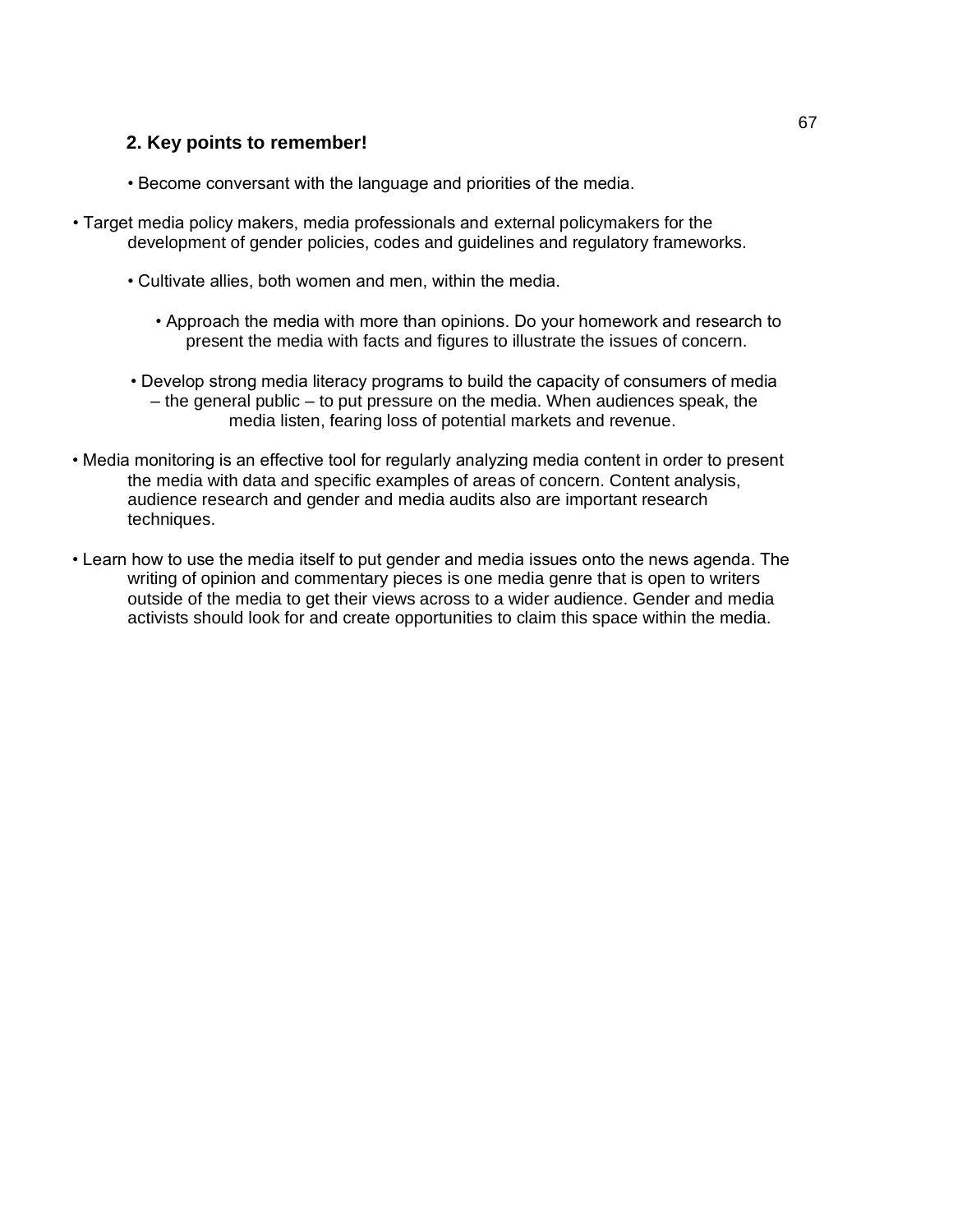# **3. Advocacy Planning Tool**

The following guide can be used to plan a gender and media advocacy campaign. Remember, planning is the first and an important step in campaign building.

| <b>Key Issues for Planning</b>                                                                                                                                                                                                                                                                                                                                                    |                                                                                                                                                                                                                                                                                                                                                                       |
|-----------------------------------------------------------------------------------------------------------------------------------------------------------------------------------------------------------------------------------------------------------------------------------------------------------------------------------------------------------------------------------|-----------------------------------------------------------------------------------------------------------------------------------------------------------------------------------------------------------------------------------------------------------------------------------------------------------------------------------------------------------------------|
| What is the problem and what are<br>its causes and solution(s)?                                                                                                                                                                                                                                                                                                                   | Use the gender and media monitoring,<br>content analysis, situation analysis and/or<br>research tools to identify the problem and<br>get concrete data and specific media<br>examples                                                                                                                                                                                 |
| What are your goals and objectives?                                                                                                                                                                                                                                                                                                                                               | A goal is a long-term ambition which will be<br>realized through a combination of<br>advocacy and practical activities. An<br>objective is a more immediate ambition<br>and should be Specific, Measurable,<br>Attainable, Realistic and Time-bound<br>(SMART)                                                                                                        |
| What are the changes you are trying<br>to bring about through your<br>advocacy<br>campaign (e.g. Awareness, knowledge,<br>attitude or behavioral changes which<br>can influence how journalists do their<br>work, for example, believing that women<br>are experts on issues and should be<br>accessed as sources, the introduction<br>of missing gender editorial policies, etc) | Another way of thinking about this is:<br>"What will be different as a result of the<br>advocacy?"                                                                                                                                                                                                                                                                    |
| What indicators will you use to<br>track progress towards results?                                                                                                                                                                                                                                                                                                                | Think about the different sorts of progress<br>you want to keep track of throughout the<br>life of the strategy, e.g. of the process, of<br>the impact and outcomes of your strategy,<br>and of the change in context (which might<br>influence whether you achieve your<br>objective). Identify what systems you will<br>use to collect and analyze your indicators. |
| Who are your key stakeholders?                                                                                                                                                                                                                                                                                                                                                    | What do they know? How are they<br>influenced? How do they make decisions?<br>What information do they need?                                                                                                                                                                                                                                                          |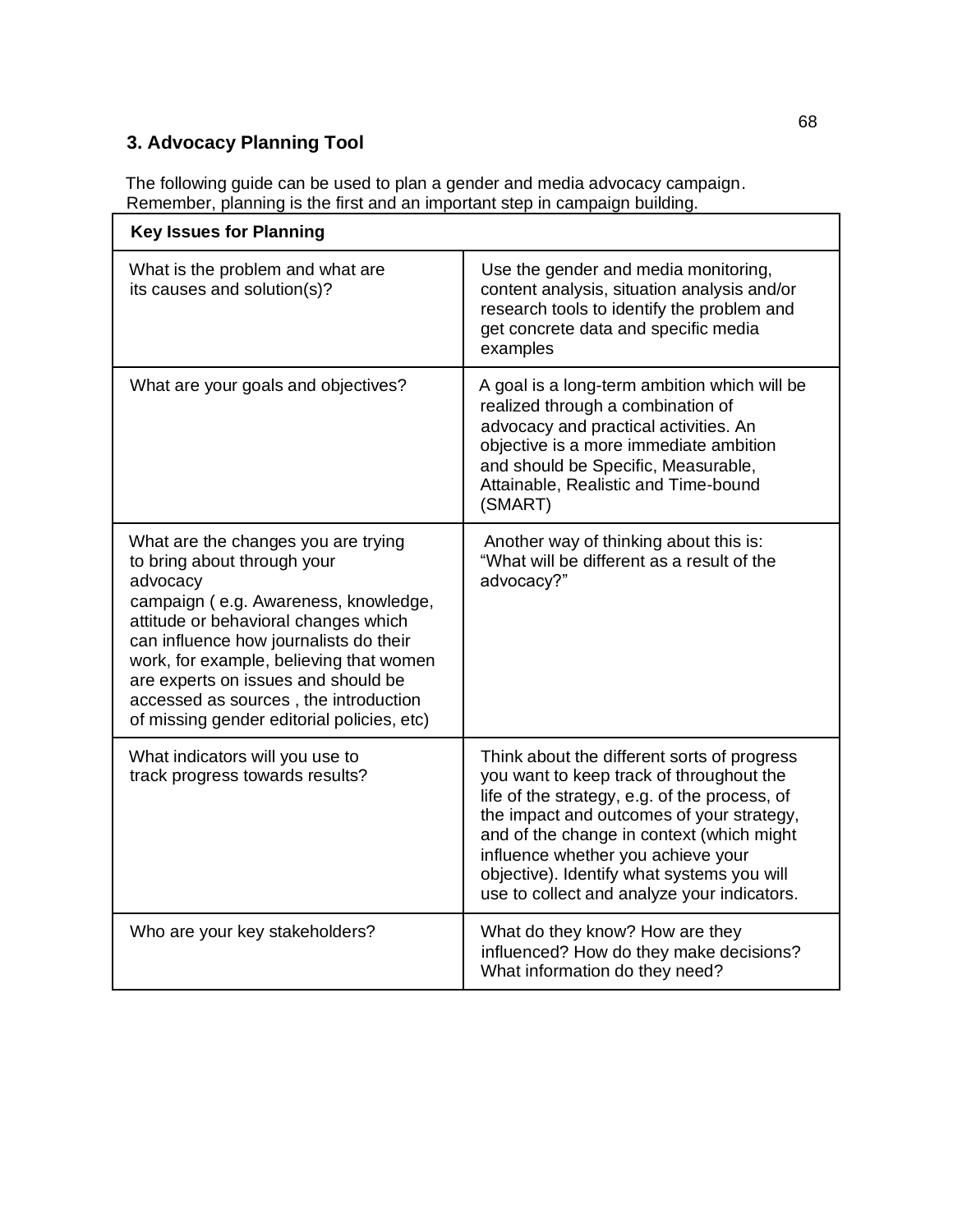| Who are your primary stakeholders?<br>How have they been involved in<br>designing the goals, objectives, results<br>and indicators of<br>your strategy? Who are your<br>secondary stakeholders and<br>significant others? | Key stakeholders include those who have<br>the power to effect change, but who may<br>need to be persuaded to act; secondary<br>stakeholders include groups whose<br>support can be rallied, primary<br>stakeholders are those who will benefit<br>from the changes being made, and<br>significant others include target groups<br>within the media industry who might<br>oppose the strategy. Taking the time to<br>think through how you will work with and<br>influence each stakeholder increases the |
|---------------------------------------------------------------------------------------------------------------------------------------------------------------------------------------------------------------------------|-----------------------------------------------------------------------------------------------------------------------------------------------------------------------------------------------------------------------------------------------------------------------------------------------------------------------------------------------------------------------------------------------------------------------------------------------------------------------------------------------------------|
|---------------------------------------------------------------------------------------------------------------------------------------------------------------------------------------------------------------------------|-----------------------------------------------------------------------------------------------------------------------------------------------------------------------------------------------------------------------------------------------------------------------------------------------------------------------------------------------------------------------------------------------------------------------------------------------------------------------------------------------------------|

chances for success.

|                                                                                                                                                                                                                                                                                     | 69                                                                                                                                                                                                                                                                                                                                                                                                       |
|-------------------------------------------------------------------------------------------------------------------------------------------------------------------------------------------------------------------------------------------------------------------------------------|----------------------------------------------------------------------------------------------------------------------------------------------------------------------------------------------------------------------------------------------------------------------------------------------------------------------------------------------------------------------------------------------------------|
|                                                                                                                                                                                                                                                                                     | chances for success.                                                                                                                                                                                                                                                                                                                                                                                     |
| What research do you need to<br>carry out to test assumptions<br>about knowledge, attitudes, etc.                                                                                                                                                                                   | How will you reach a representative sample of<br>your target audience, and what techniques will<br>you use to find out their views about the issues?<br>How do they access information on the topic<br>now?                                                                                                                                                                                              |
| What are the key messages that<br>you need to communicate to<br>each group of<br>stakeholders to bring about<br>the desired change (e.g.<br>Increase their<br>knowledge,<br>media<br>practices,<br>change<br>$etc$ ?                                                                | Use focus groups with media practitioners and<br>other kinds of media research to find out what is<br>happening and why and target your messages<br>accordingly.                                                                                                                                                                                                                                         |
| What communications products<br>(e.g. Popular versions of<br>research findings, fact sheets),<br>channels (face-to-face<br>communications, seminars, the<br>media) and activities (media<br>literacy with targeted consumers)<br>are most appropriate for your key<br>stakeholders? | You will probably need to influence many people to<br>do different things at the same time. Be explicit<br>about whom you're targeting to do what; find out<br>about each group and target them with appropriate<br>messages, and products conveyed through<br>appropriate channels. Think also about who is<br>communicating, involve those who have<br>credibility/influence with key<br>stakeholders. |

 $60$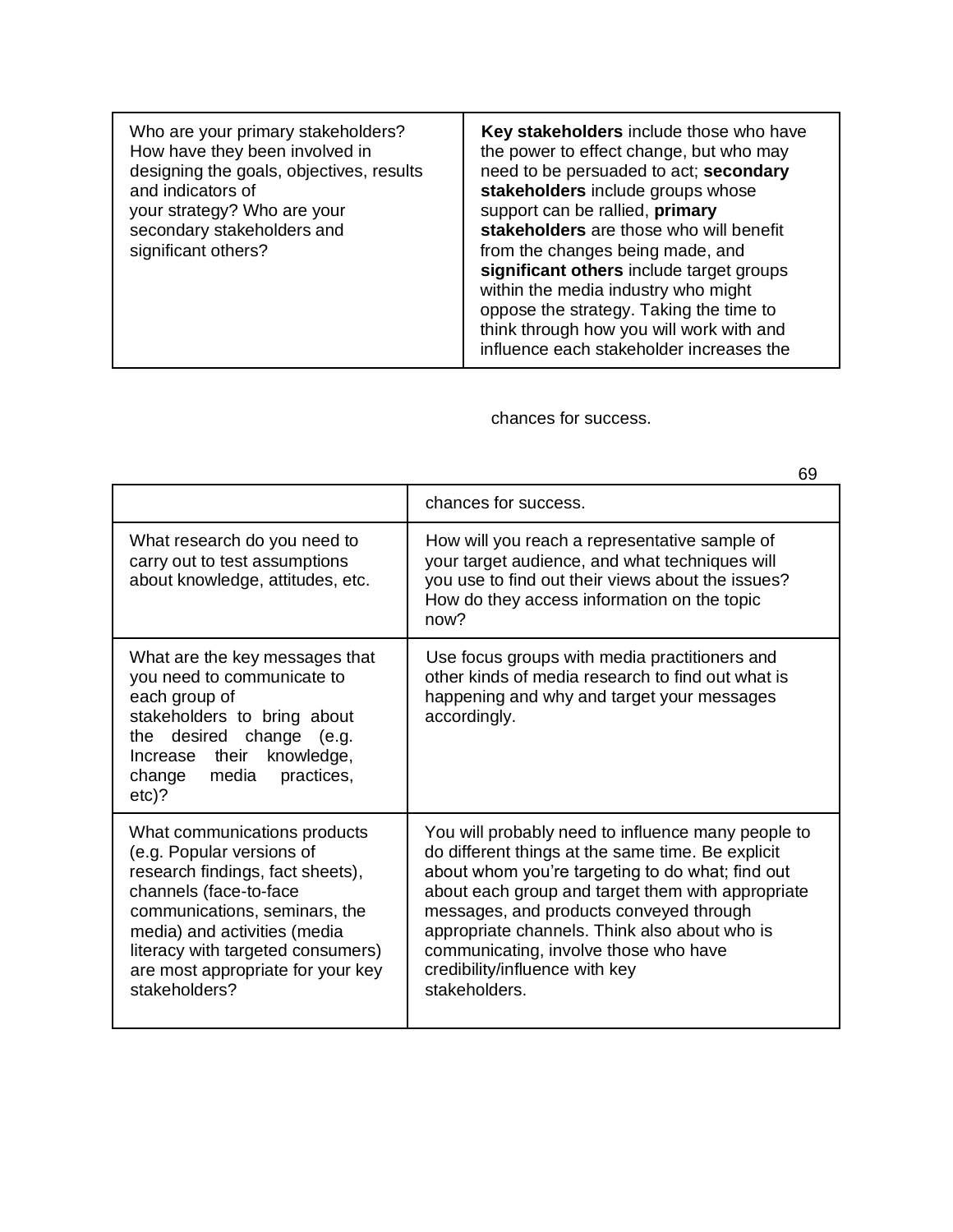| What will be the timing/work<br>plan for your advocacy<br>strategy/campaign? What are<br>the key dates/occasions for<br>release of messages and<br>materials?                                                    | It's useful to do a timeline when planning your<br>strategy so that deadlines are met and tasks<br>distributed in a fair and effective manner. National,<br>regional or international commemorations may<br>serve as useful occasions to release and<br>distribute<br>materials.                                                                                     |
|------------------------------------------------------------------------------------------------------------------------------------------------------------------------------------------------------------------|----------------------------------------------------------------------------------------------------------------------------------------------------------------------------------------------------------------------------------------------------------------------------------------------------------------------------------------------------------------------|
| What process documentation<br>systems will you use or create<br>to capture the process and<br>results? How will you package<br>and disseminate this<br>information and<br>knowledge to anticipated<br>audiences? | Think about what systems already exist for<br>capturing and sharing this information, e.g.<br>stakeholders meetings, media alert systems, etc.<br>Can they be used to convey information about<br>process and results? Who needs to know the<br>information you have and what information do you<br>have that is useful? This should be linked to the<br>indicators. |
| How much will you need to<br>budget for your advocacy<br>strategy and what skills and<br>expertise are necessary?                                                                                                | It is important to be realistic and to choose method<br>consistent with the resource that you have.                                                                                                                                                                                                                                                                  |
| How will you assess and<br>disseminate the impact of your<br>strategy and the lessons<br>learned from your<br>experiences?                                                                                       | Think about how other organizations can benefit<br>from your experiences.                                                                                                                                                                                                                                                                                            |
| How will you ensure<br>sustainability of your advocacy<br>strategy?                                                                                                                                              | If you have successfully brought about changes<br>you need to think about how to ensure that<br>these continue once the original<br>enthusiasm/conviction has died down. Who<br>needs to sustain the<br>intervention, and what communications<br>approaches will be most effective? Media                                                                            |

Watch Canada continues to lobby to ensure sex-role portrayal and other gender guidelines are enforced by the appropriate

regulatory authority. 70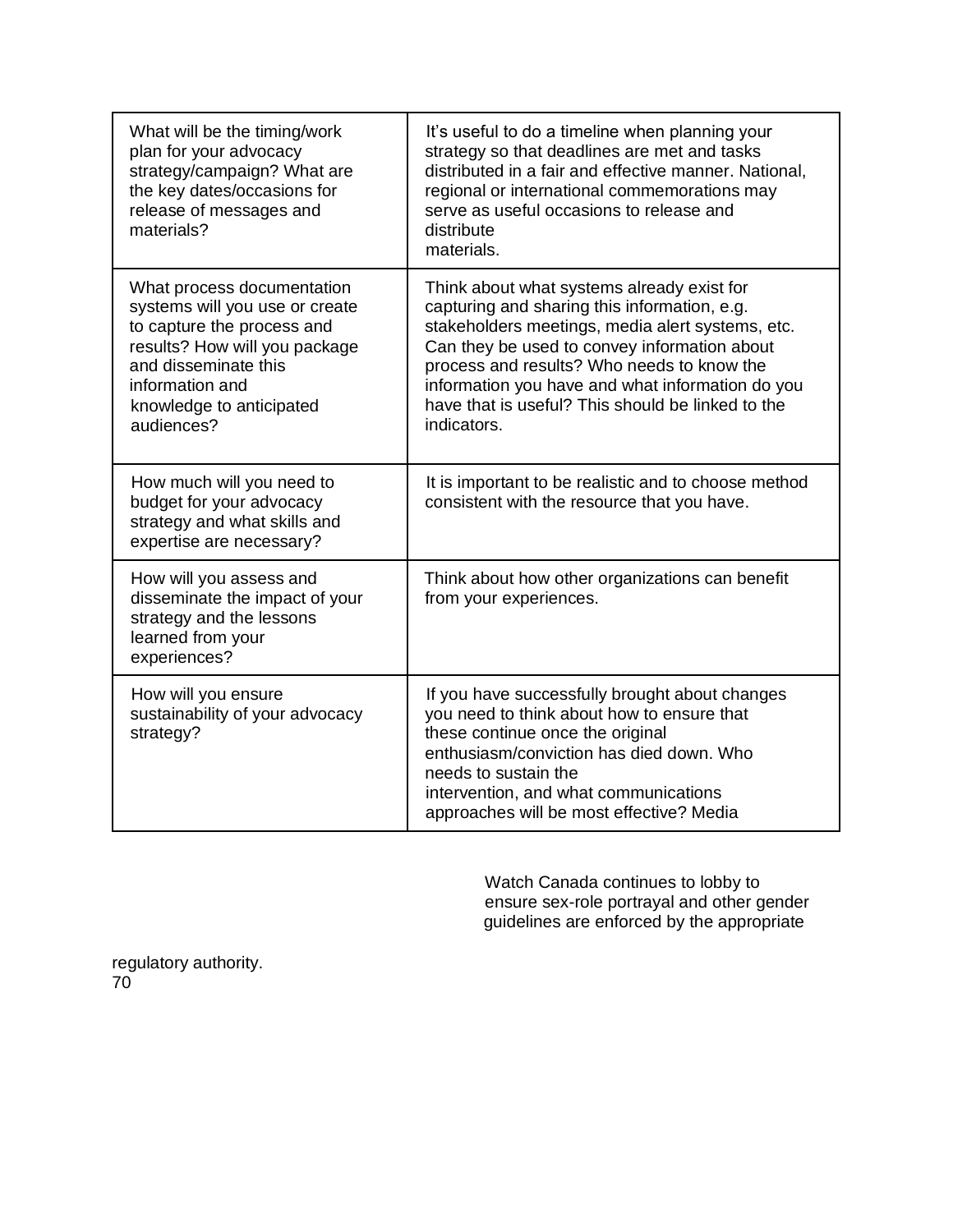Watch Canada continues to lobby to ensure sex-role portrayal and other gender guidelines are enforced by the appropriate regulatory authority.

Source: adapted from Making a Difference Strategic Communications to end Violence Against Women, Jenny Drezin and Megan Lloyd-Laney, editors, UNIFEM 2003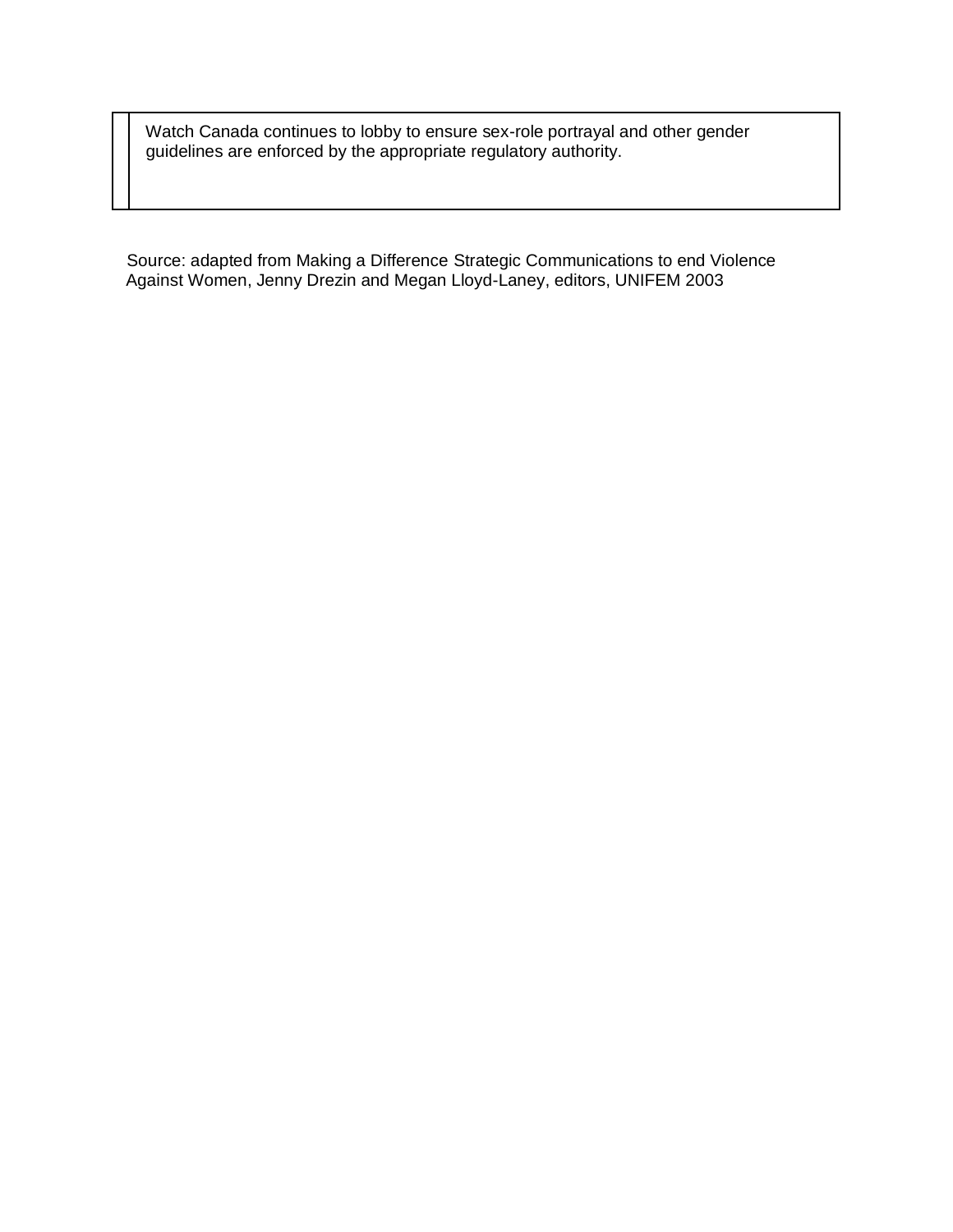# **4. Gender and Media Policy Checklist**

The following checklists provide a set of key questions that can be used to conduct a gender audit of a media institution. Depending on the focus of the campaign – editorial content, changes in the work place to increase the employment and retention of women media professionals, the removal of sexist advertising, etc. – a set of questions are provided to help guide you through a situation analysis, which provides facts and figures for lobbying the media.

## GENDER POLICY FRAMEWORK

#### **International commitments**

Are you aware of existing national, regional, international commitments to gender e.g. Constitution, Equality Act, CEDAW, and how they relate to their work?

## **National legislation**

What national legislation and or regulatory authority govern you? To what extent is gender mainstreamed in this legislation?

# **Gender policy**

• Do you have a gender policy?

- Does the policy cover ethical considerations, internal human resource issues and the editorial product?
- Is it a stand- alone policy; is it integrated in all existing policy documents; or both?
	- Is the policy informed by consultation?
	- Does the policy allow public access and involvement?
	- How is the policy implemented? What are the outputs?
	- Are resources allocated for the implementation of the policy? Is
	- there a high level commitment to the policy?
	- How and where is this commitment articulated?

# EDITORIAL CONTENT

#### **Gender beat checklist**

• Is gender awareness and sensitivity built into all reporting requirements? • In addition to this, is gender recognized as a specialized beat? • Is the gender beat accorded the same status as other beats, such as the courts, political, financial etc?

• Is the gender beat understood to include both women's and men's concerns? • Are there both women and men specializing in the gender beat? • Are they afforded the same opportunities as other beats for expanding their horizons and deepening their skills on this beat?

# **Representation**

• Does coverage give fair and equal space/time to women and men's voices? • Are reporters and editors trained to probe the gender issues that may underlie stories?

• Are women consulted across the racial and class spectrum?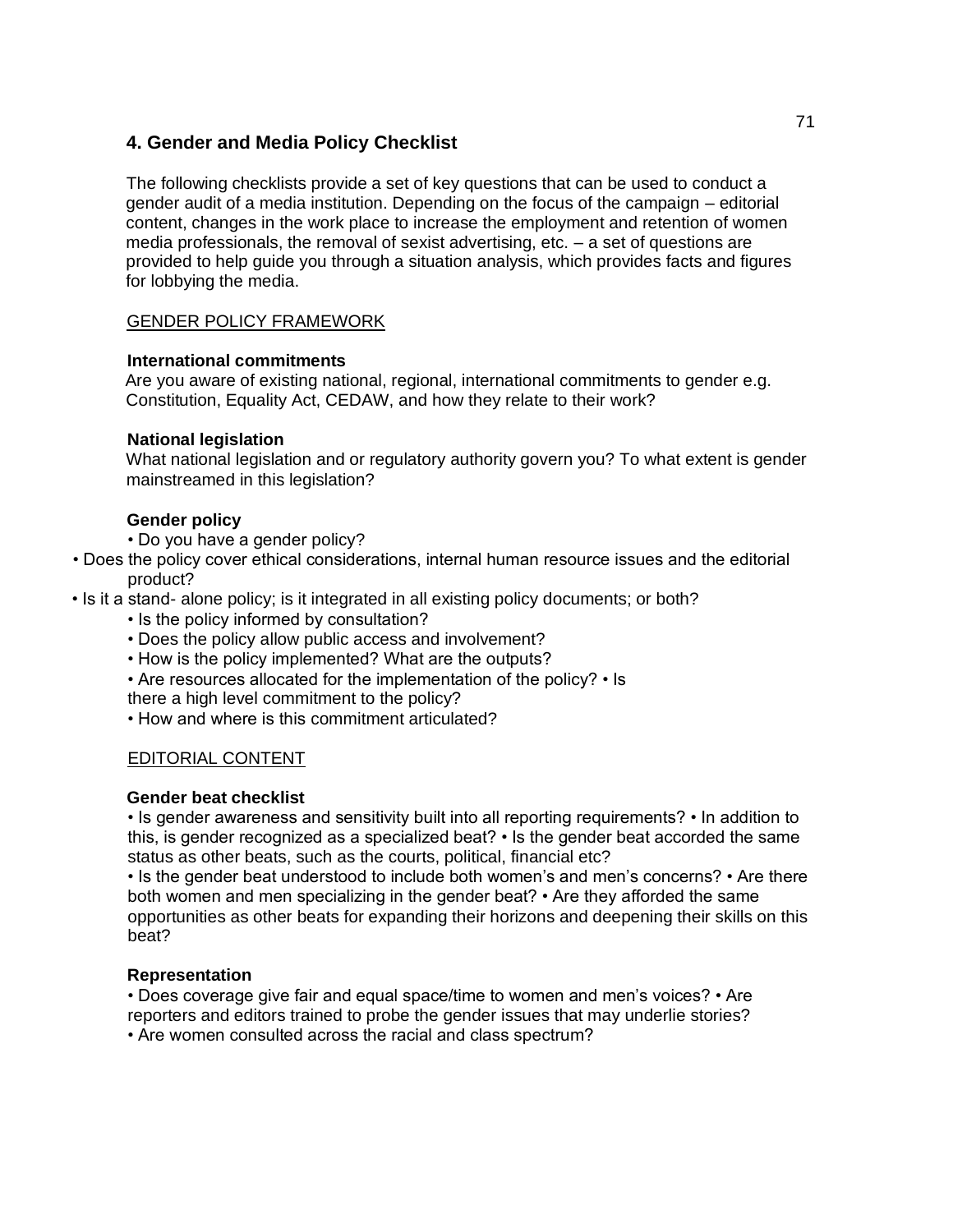• To the extent some women are difficult to reach, is sufficient effort and enough resources set aside for accessing these "marginal" groups?

# **Context**

• Are a variety of sources, representing a broad spectrum of views, consulted? • Is there a specialist civil society organization on the issue? Has this source been consulted? • Is there adequate context and balance?

• Is the story analytical? Does it go beyond the event and raise the underlying issues?

# **Portrayal**

• Does your coverage reflect a holistic and realistic view of women and do they appear in the full spectrum of activities in which they engage?

• To the extent that women are missing from certain categories because of their status in society, does the coverage raise critical questions as to why this is so? • Are male and female subjects treated equally?

- Does your story apportion blame on the subject?
- Does your story exonerate the perpetrator?
- Are all subjects treated with dignity?
- Does the story challenge or reinforce stereotypes?
- Does it examine the underlying issues?
- Are these approached from a human rights perspective?
- Are the experiences and concerns of women trivialized in any way? Is your story fair, accurate and balanced?

# **Language**

- Is sexist language defined and forbidden?
- Is language used inclusive of men and women?
- To the extent that gender-neutral terms are used, is relevant gender disaggregated information provided?
- Are adjectives used objective and relevant, and do they convey any biases or stereotypes?
- Is physical description relevant to the story? Does it apply equally to men and women.

# **Visuals**

• Are women and men equally represented?

- Over time, does the range of images portray women in all their diversity with regard to age, sexual orientation, class, disability, race, occupation, and urban/rural?
- Is there a gender bias in how the event is portrayed? Can changing the report reverse or change that bias?
- Do the media have a responsibility to ask why an area shows gender bias or begin to correct it through affirmative reporting and images? For example, if men's soccer is regularly featured, is there a responsibility to report on why this is predominantly a male game; and of the fact that women's soccer is an up and coming new sport? Would this help to balance gender images on the sports pages?
- Do pictures reflect women happy with exploitation for example happy to be scrubbing the floors?

73

• Do images emphasize/ exaggerate physical aspects (especially sexual)? • Would using a different image convey a better sense of the gender dynamics? For example, would a photo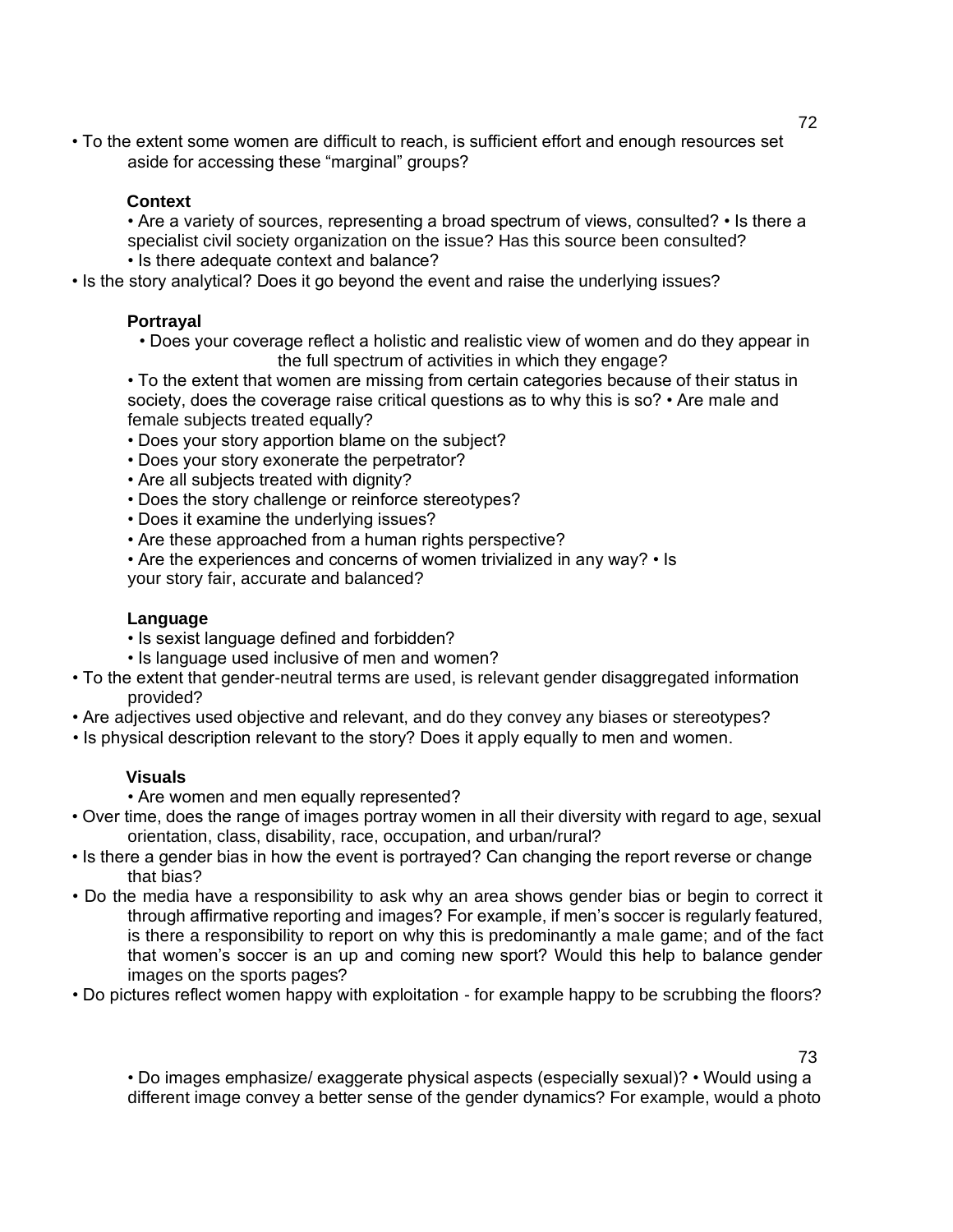of women farmers in a remote rural area be more appropriate than a photo of the male minister of agriculture in a story on farming? • For professional women, does the image show a professional role, as opposed to emphasizing the physicality of women?

- Is the image one of which the person would approve?
- Are women portrayed as survivors or victims?
- Are women portrayed as active or passive?
- Does the image degrade the dignity of women?
- If you substitute man for women does it make sense?
	- To the extent that women are announcers on television, to what extent are they represented in all their diversity- gender, race, and physical attributes?

## **Programming**

- Do you have special spaces/ slots for women?
- Should these be for gender rather than for women?
- Is the difference understood?
- Who are you addressing in these spaces?
- Where are they placed?
- For audio- visual media, do they take account of the dual roles and time constraints of women?
- Are they available during prime time when the largest number of men and women are likely to be watching and or listening?

## SALES AND MARKETING

## **Advertising**

• Is there a discussion in your organization about the need for consistency in standards applied to advertising and editorial?

• What happens when there is a conflict between the two with regard to gender? • Has there been any research to determine what really attracts consumers?

#### **Readership/Listener and viewer surveys**

• Does gender feature in readership/ listener/ viewer ship surveys? • Do you conduct focus group surveys to solicit the views of audiences to products? Are men and women equally represented? Are the results disaggregated by gender? Are they acted upon?

#### INSTITUTIONAL TRANSFORMATION

#### **Affirmative Action Policy**

• Do you have an affirmative action policy?

• Does law prescribe the affirmative action policy or is it your own? • Does it spell out precise quotas or targets for male and female representation? • Are these broken down by rank?

• Are there timeframes for achieving this?

- Is there a plan and resources allocated for achieving this (for example, additional empowerment strategies for women, if required?)?
	- Do you keep regular staff records, disaggregated by gender? Does management regularly monitor and evaluate these?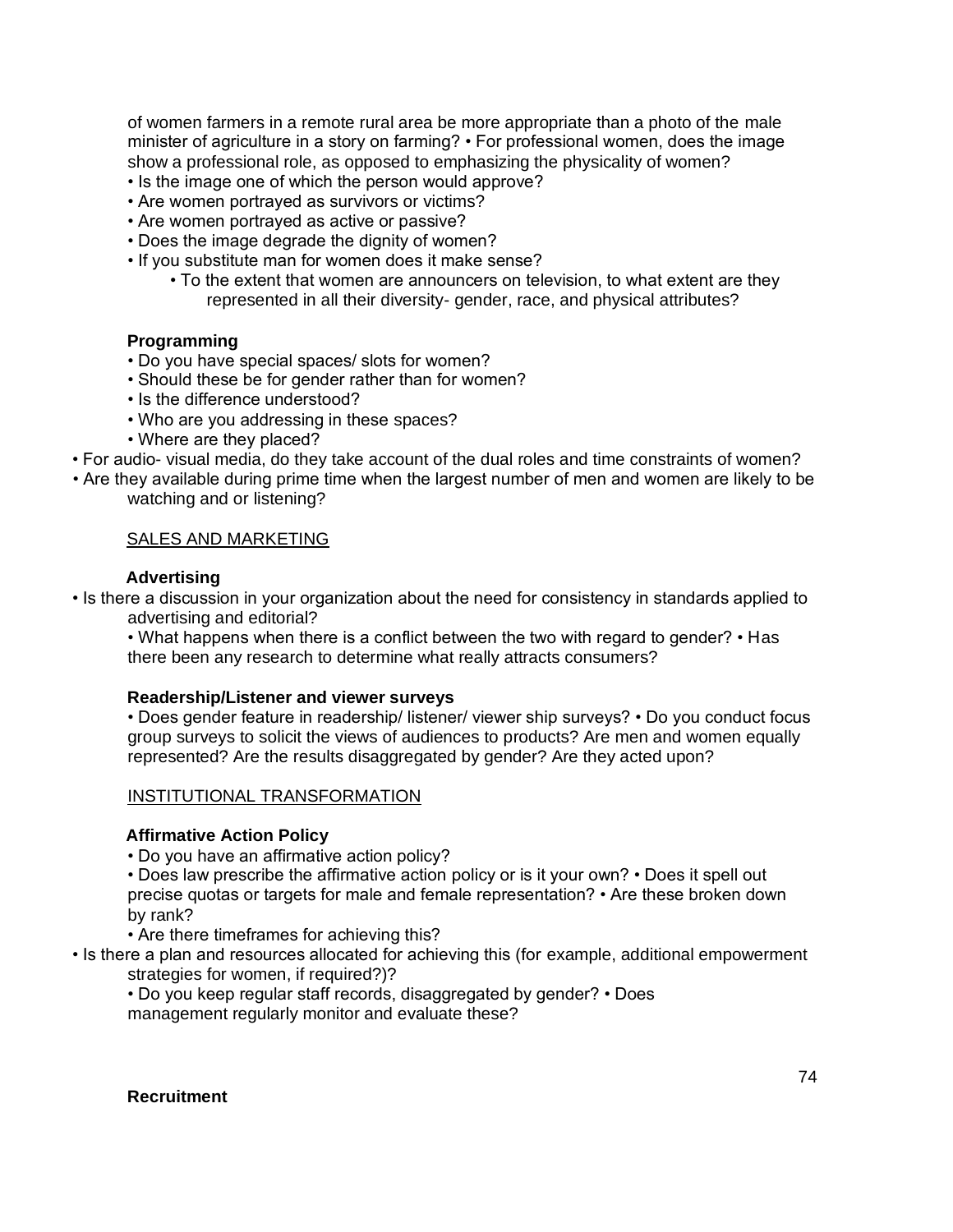- Do you advertise using a variety of communication channels, including direct interaction, that ensure men and women are equally reached?
- Do you actively encourage women to apply?
- Is there anything in the way your advertisements are phrased that could discourage women from applying?
- Do you have initiatives to encourage young women to take up careers in the media?

## **Selection**

- Are your selection panels gender balanced?
- Do you ensure a minimum quota for women in the short-listing process? Do the same standards apply to women and men in the interview process? For example, would you ask a man whether he was married and had children or intended to have any in the future?
- How are family considerations raised and addressed in the interview process?

## **Work environment**

- Do you have any initiatives in place that promote a gender friendly work environment?
- If someone told a sexist joke at your workplace how would others respond? Would there be any sanction?
	- Do you have a sexual harassment policy?
	- Do you offer flexi-hours?
- Have you taken advantage of IT to allow work from home under certain conditions?
- Do you ensure the safety of all your employees, for example with regard to their transportation to and from work, especially from certain locations and at certain hours?

## **Family friendly practices**

• Do you have a maternity policy in place? What are its provisions? • Are there stereotypes in your newsroom concerning the ability of women to perform their journalistic tasks, for example presenting programs on television while they are pregnant? What have you done to correct these?

- Do you ensure that the careers of women journalists are not adversely affected by maternity breaks?
	- Do you offer paternity leave?
	- Do you have a policy on breast-feeding?
	- Do you have childcare facilities?

# **On the job experience**

• Is there a gender balance on all your beats?

• Are women encouraged to go into non-traditional areas of reporting? • Are women encouraged and supported to take up technical sides of the job, for example as camerawomen in television or photojournalists in the print media? • To the extent that there are physical constraints, for example, the weight of a camera, how have you used advances in technology to overcome this constraint to women's entry into this sphere of work?

75

• To the extent that women may be more exposed to danger than men because of their sex (for example to the danger of rape or sexual harassment) while on the job, what measures have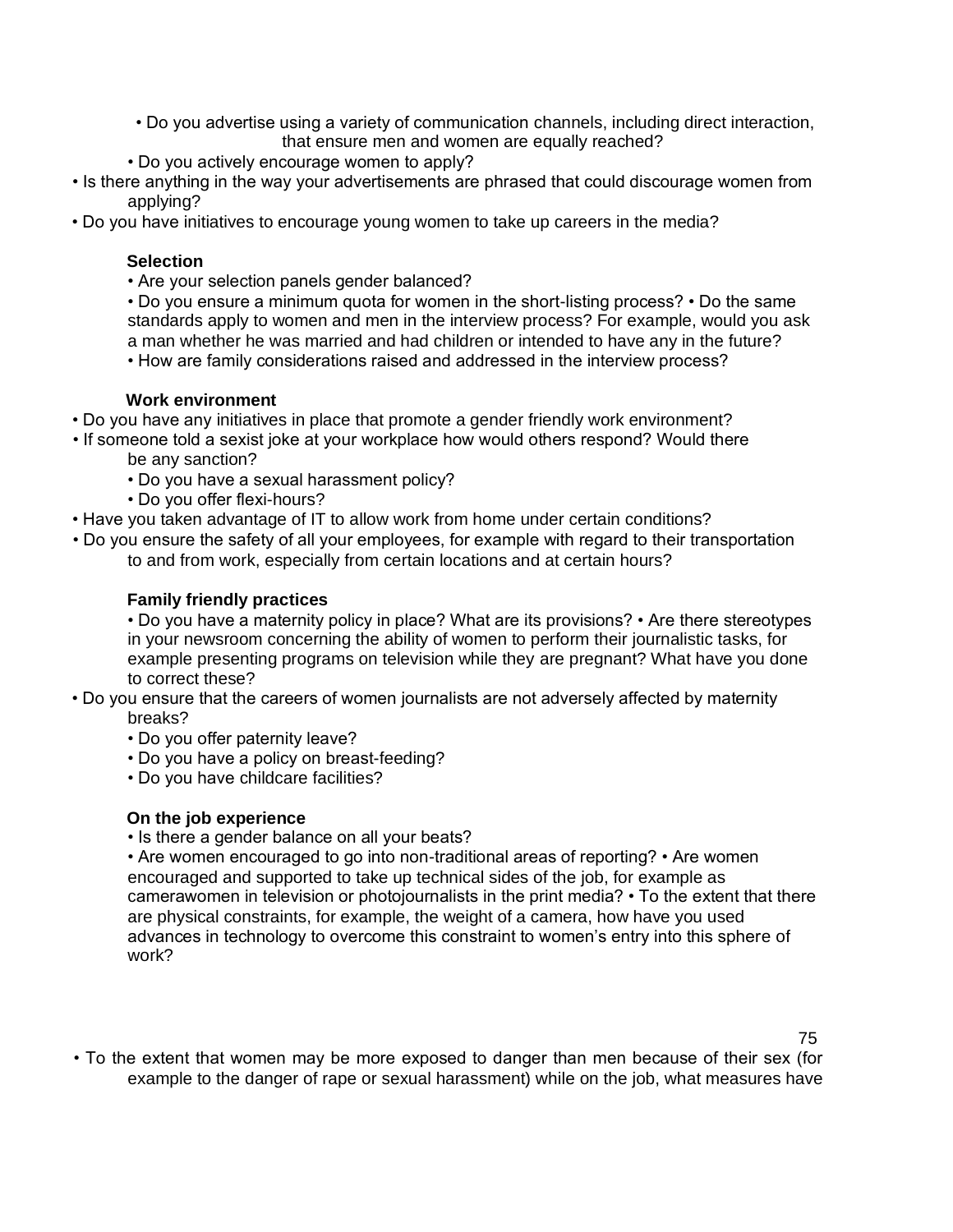you taken to ensure their security? Have you consciously avoided the easy way out- to simply exclude them from that beat?

## **Capacity building**

- Do all your employees have access to staff development programs, and are these offered at suitable hours?
	- Do you target women for training?
	- Do you have mentorship programs in place?
	- Are these specifically targeted at women?
- Does the organization offer assertiveness training and are men and women equally encouraged to undergo this training?

#### **Promotion**

• Do you have a clearly defined and transparent promotion policy? • Do you have a minimum quota for women at all levels of the organization? • Do you have any measures in place to assist women to achieve these positions on merit?

• Do you have a roster of potential women candidates for top posts? • When you head hunt, do you specify gender as one of the criteria to be considered in sourcing suitable candidates?

#### GENDER MANAGEMENT SYSTEM

#### **Champions**

• Is there a champion for the gender policy in your organization? • Is this person at management level?

#### **Governance level**

• To what extent does the board/management regard gender mainstreaming as a priority?

#### **Administrative level**

• To what extent does the management of the organization take gender mainstreaming seriously? • To what extent does all staff take gender mainstreaming as their responsibility? • Are

gender considerations built into the overall performance management system?

• To what extent is performance in this area measured and rewarded? • To what extent do turnover and lack of continuity and "institutional memory" hinder gender mainstreaming in the organization?

• Are gender resource materials available and accessible?

#### **Structures**

#### **Formal**

• What specific structures have been created for gender mainstreaming? • Do these include human resources, the editorial and advertising departments? • Is there a committee that includes all three?

• Is there a gender structure/unit/focal point (GFP)?

• At what level is the gender focal point employed?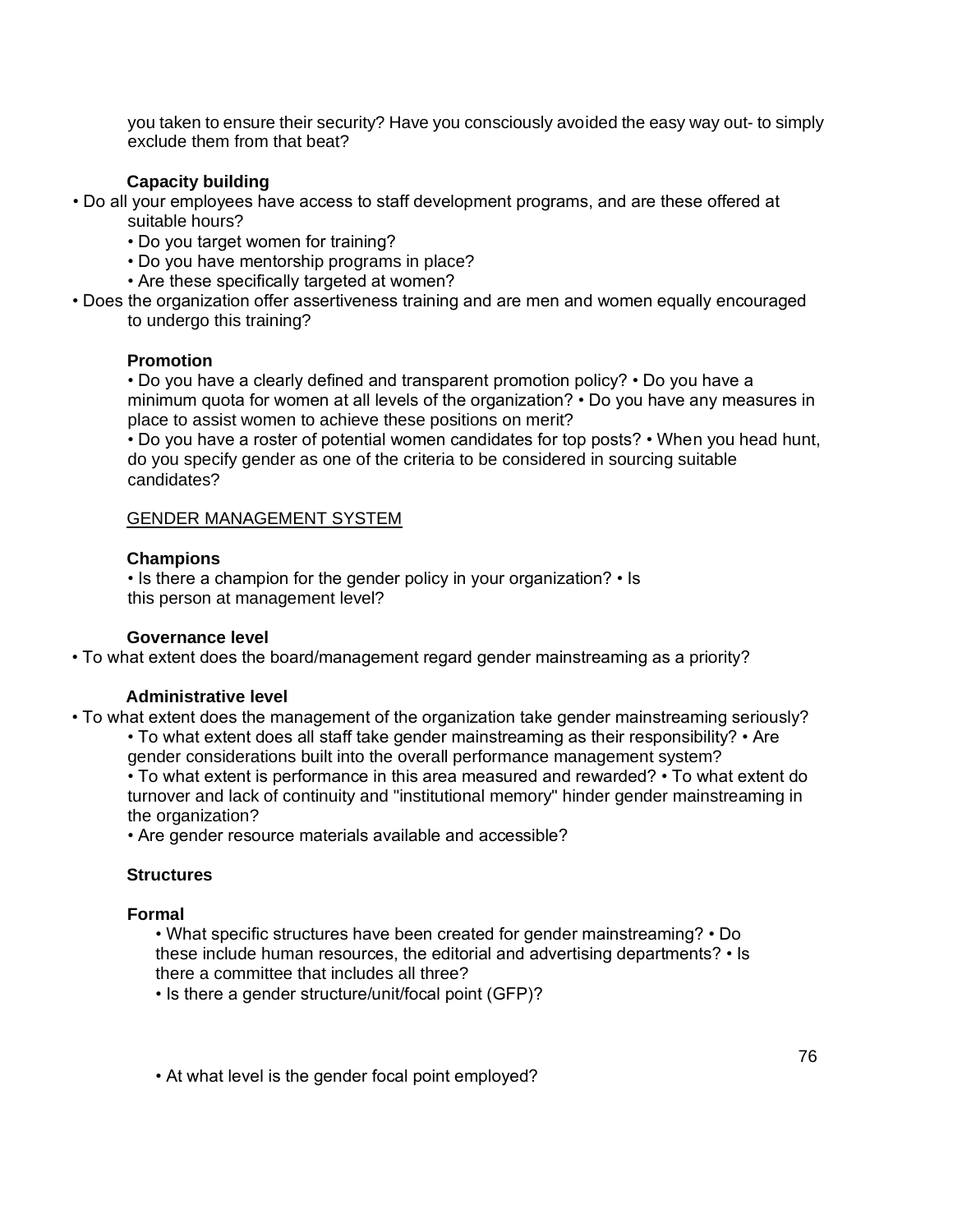• What access to/ influence on decision makers, does the gender focal point have? • What other responsibilities does the gender focal point have?

- Has the GFP received gender training?
- Does the GFP have clear terms of reference?
- Is gender part of the GFP job description or is it an add-on?

#### **Informal**

• What informal structures have been created to encourage understanding and buy in? (For example a gender forum, brown bag lunches)?

• Do they include men and women?

• Are women encouraged to form support networks and structures? • Are these structures accorded respect and status and given time to meet? • Do these structures network with civil society?

## **Analytical Capacity**

- Has the whole organization undergone gender training?
- What form did this take?
- Has there been further gender training linked to various areas of responsibility within the organization?
	- Did the training have the support of management?
	- How has gender training been perceived in the organization?
	- What has been the tangible impact of gender training?

#### **Monitoring, evaluation and resource allocation**

- Do you have an internal system to undertake content analysis?
- Is gender one of the criteria?
- What gender indicators have been developed?
- Are statistics disaggregated by gender?
- Does content analysis examine: a) events and issues through the voices of both men and women b) stories highlighting the impact of events on men and women? c) Thematic analysis to ensure that issues covered reflect gender challenges?
- Do you engage with research findings by civil society, private sector and other bodies on the way in which gender is covered by the media, and on sexist attitudes in society?
- Are there internal mechanisms for monitoring the overall gender policy including conditions of service and how they impact on men and women?
	- How is the budget divided up within each program?
	- What is the effect of this with regard to advancing gender equality? •
	- How do women benefit from the budget compared to men?
	- Would the budget need to shift to address gender objectives more effectively? Is there an annual review of the implementation of the gender policy?

Source: Whose news? Whose views? Southern Africa: Gender and Media Handbook, Colleen Lowe Morna, editor, published by Gender Links, 2001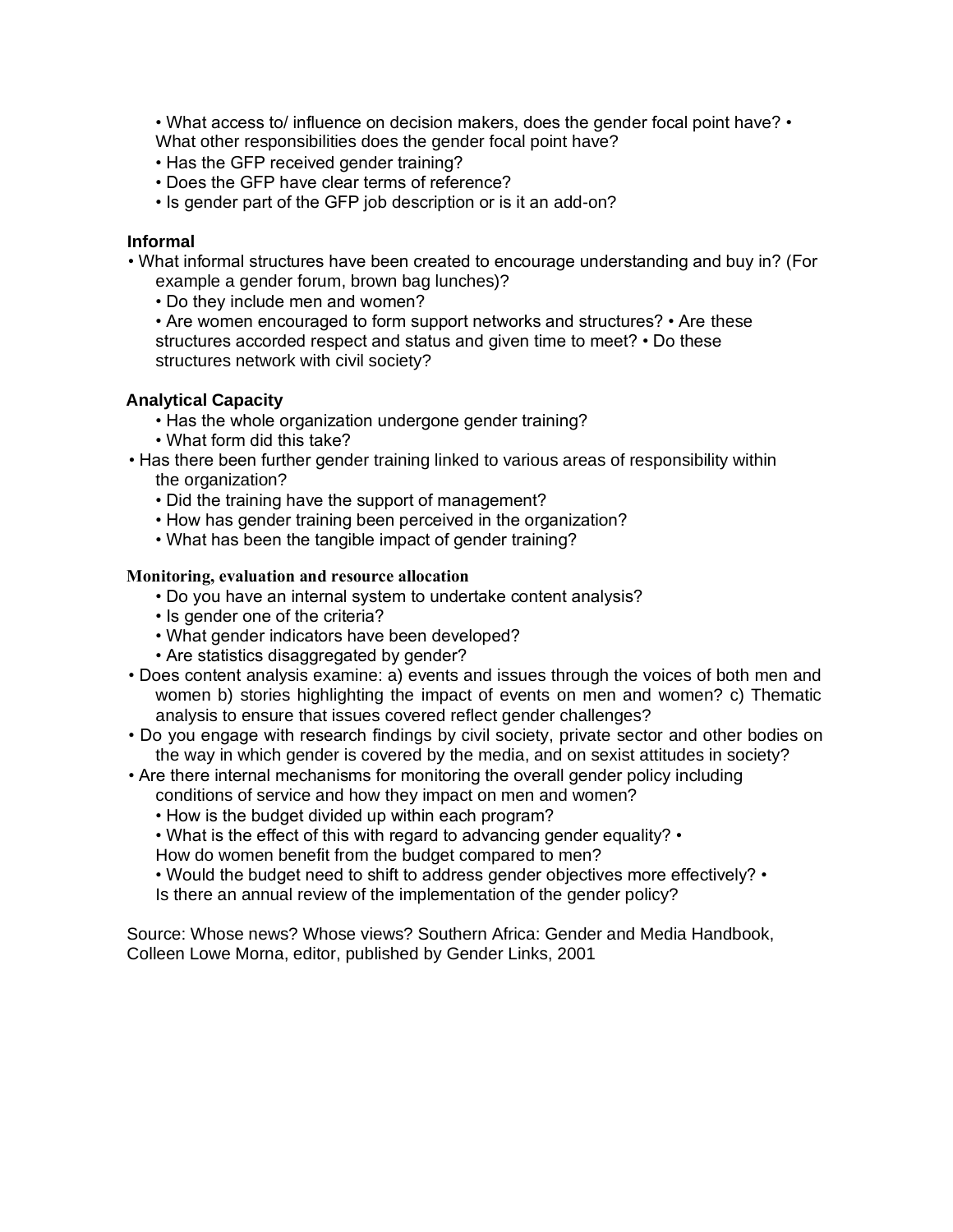# **5. Qualitative Monitoring – Key Questions**

The following set of questions around the gender and media issues of representation, portrayal, roles, images, news and treatment of violence, are guides to critiquing the media qualitatively. Remember, quantitative and qualitative monitoring combined can provide a rich resource of material to support gender and media advocacy work and to build effective campaigns.

# **Beauty Ideals**

- How important is the woman's physical appearance? Is it relevant to the situation, to the activity? To the total media message?
- Who do we not see or hear about in the media? (the disabled, the aged, rural, and persons whom society does not consider to be beautiful?)
- Are women portrayed in the media like the women in your community, workplace and environment? Are they like women you know?
- Do you see any link between how the media shows women and how you see yourself, and how society treats you?

# **The Commodity/The Decoration**

• Is the woman in the media product used to get the attention of the audience? • Even though the woman is fully clothed, is she still a decoration?

• How often do we see a man resting on cars, mattresses, furniture or draped over tires?

# **Sexuality/The Sex Symbol**

- Do the media show women as sex objects for pleasure, consumption? •
- How are men portrayed in relation to women?
- Is it implied that to be sexy and to attract attention, a woman or man has to be scantily clad?
- Does the woman in the media product have a sensual look? Is this relevant to the situation?

# **Gender Roles, Power and Relationships**

- What activities are women and men shown doing in the media?
- What activities are suggested as the ones men or women should do? Is the activity traditional or non-traditional?
	- Does it build the women's self-esteem?
	- Is the situation domestic? Public life? Community life?
- What is the relationship between the people in the image or story? Who controls whom? Who helps whom?
- Are women/men portrayed as active? Passive? Weak? Strong? Dominant? In control?

• Who is the main character or informant in the ad, news, feature, soaps, and sitcom? • Whose views hold sway?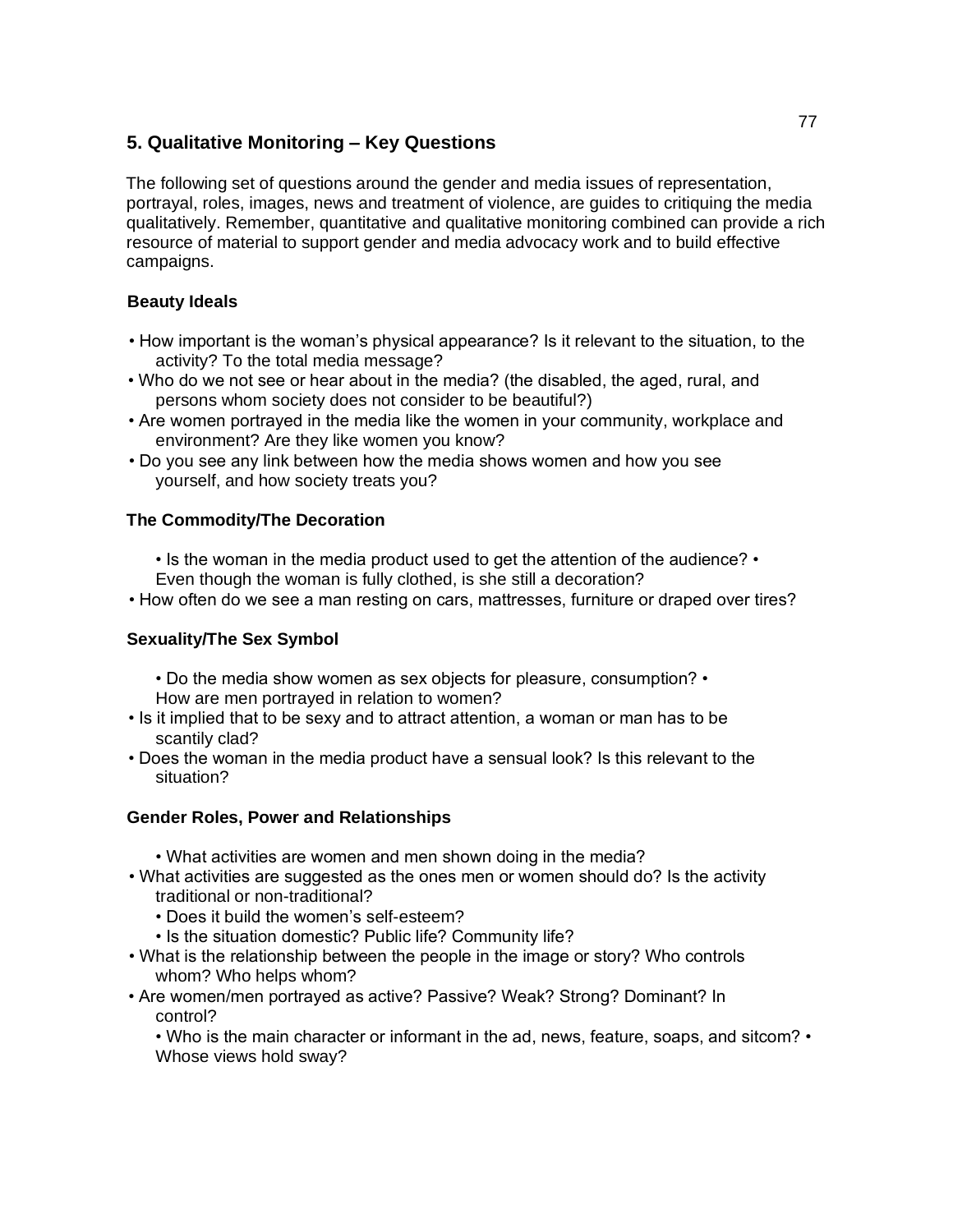## **Treatment of Violence**

- Who are the perpetrators of violence? Women? Men? Heroes? Good guys? Bad guys?
	- Are the perpetrators of violence punished or rewarded?
- Can you identify a link between how violence is reported and the gender of the reporter?
	- How do the media show people resolving conflicts?
- How are rapes and assaults reported in the media? Are these reports sensationalized or trivialized? Sensitive or unbiased? Are the victims ridiculed or blamed?
- How are violent crimes against women treated in entertainment (films videos)? Is the violence excessive?

Source: adapted from Whose Perspective? A guide to gender-sensitive analysis of the media, published by Women's Media Watch Jamaica, 1998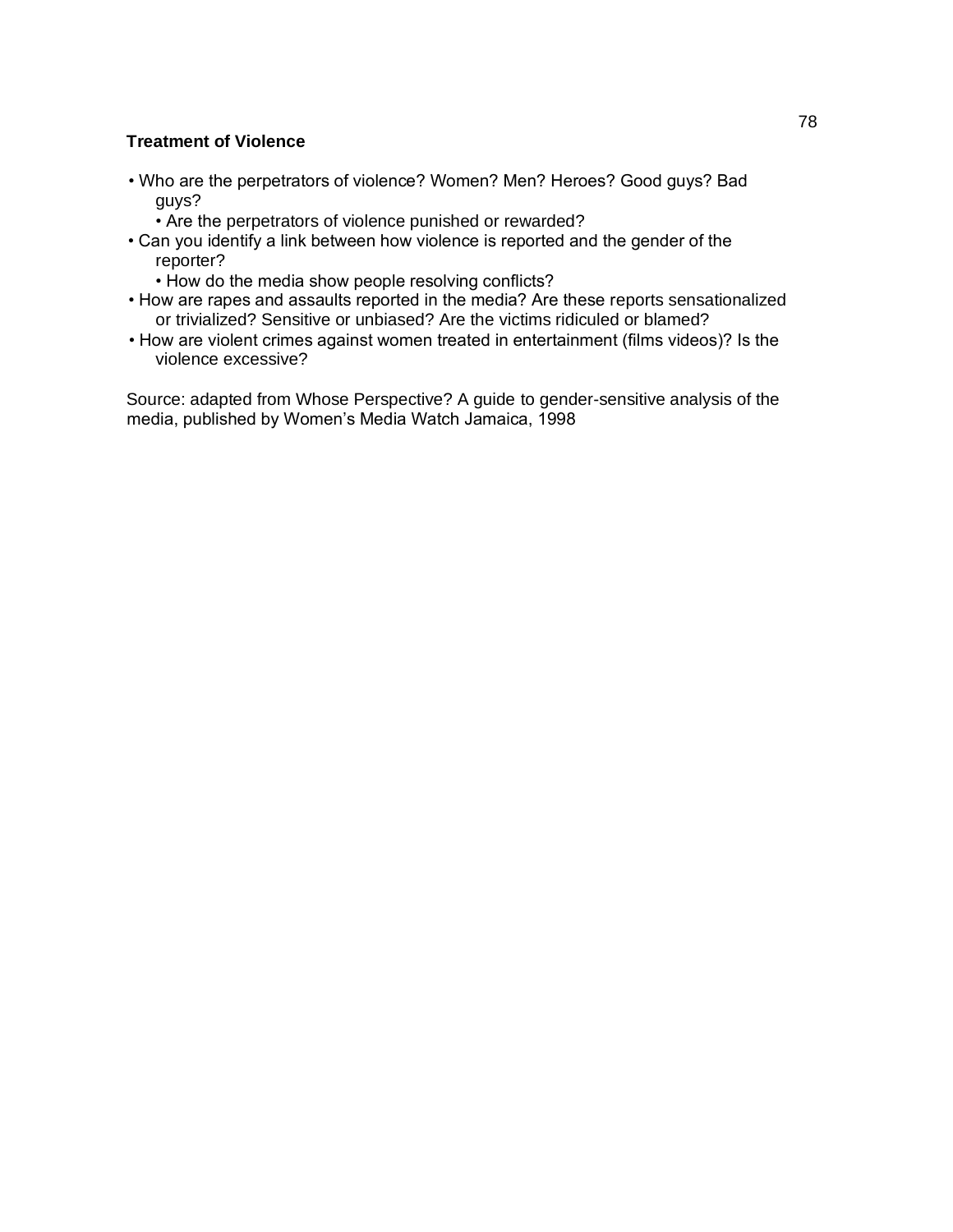# **6. Make news: Put the Spotlight on Gender and Media Issues Days for Gender and Media Activism**

For the most part around the world, news revolves around events. Create an event on a specific day when the media is marking some milestone or hallmark, and you may find your issue on the news pages or broadcasts of the day.

One way to create a news event is to take advantage of the days several significant dates already on the world's calendars. These dates can be used to launch a gender and media campaign, engage with the media on a specific gender and media issue, or even be the culmination of either media monitoring, a letter writing or petition campaign, where the results are made public for the media to see.

By using some of the dates and ideas suggested in the following chart, your campaign or event can gain visibility and if planned well, can also make news. The ideas given are only suggestions. Be creative! Be bold! Use the techniques outlined in **Section Two** in the chapter on *How to Use the Media*.

| <b>International Day(s) or Event</b>                                                                                                                                                                  | What you can do                                                                                                                                                                                                                                                                                                                                                                                     |
|-------------------------------------------------------------------------------------------------------------------------------------------------------------------------------------------------------|-----------------------------------------------------------------------------------------------------------------------------------------------------------------------------------------------------------------------------------------------------------------------------------------------------------------------------------------------------------------------------------------------------|
| First two weeks of March each year-<br>the UN Commission on the Status of<br>Women meets in NY to review<br>progress towards gender<br>equality(Beijing+5 and +10 were<br>held during these sessions) | Prior to when the CSW starts you can<br>review how well your local media<br>progressed using Section J of the Beijing<br>Platform for Action. Plan a media dialogue,<br>write opinion pieces, develop and launch a<br>special report on how well the media has<br>done and invite it to cover the launch, or even<br>plan a two-weeks action campaign with<br>activities focused on the media, etc. |
| March 8, International Women's Day                                                                                                                                                                    | Create your own special publication for the<br>day illustrating to the media how to do it<br>differently; launch a campaign on some<br>specific gender and media issue; hold a<br>forum with editors on how to move women<br>from the women's pages only, etc.                                                                                                                                      |
| May 3, World Press Freedom Day                                                                                                                                                                        | Launch a gender and media campaign on<br>women's access to expression in and through<br>the media; launch a report based on<br>monitoring (a month) prior to the day on<br>women's voices in the media; congratulate<br>the media on positive gender and media<br>reporting and initiatives by holding awards<br>ceremonies to highlight the best gender and<br>media reporting, etc.               |

#### **International dates for gender and media advocacy**